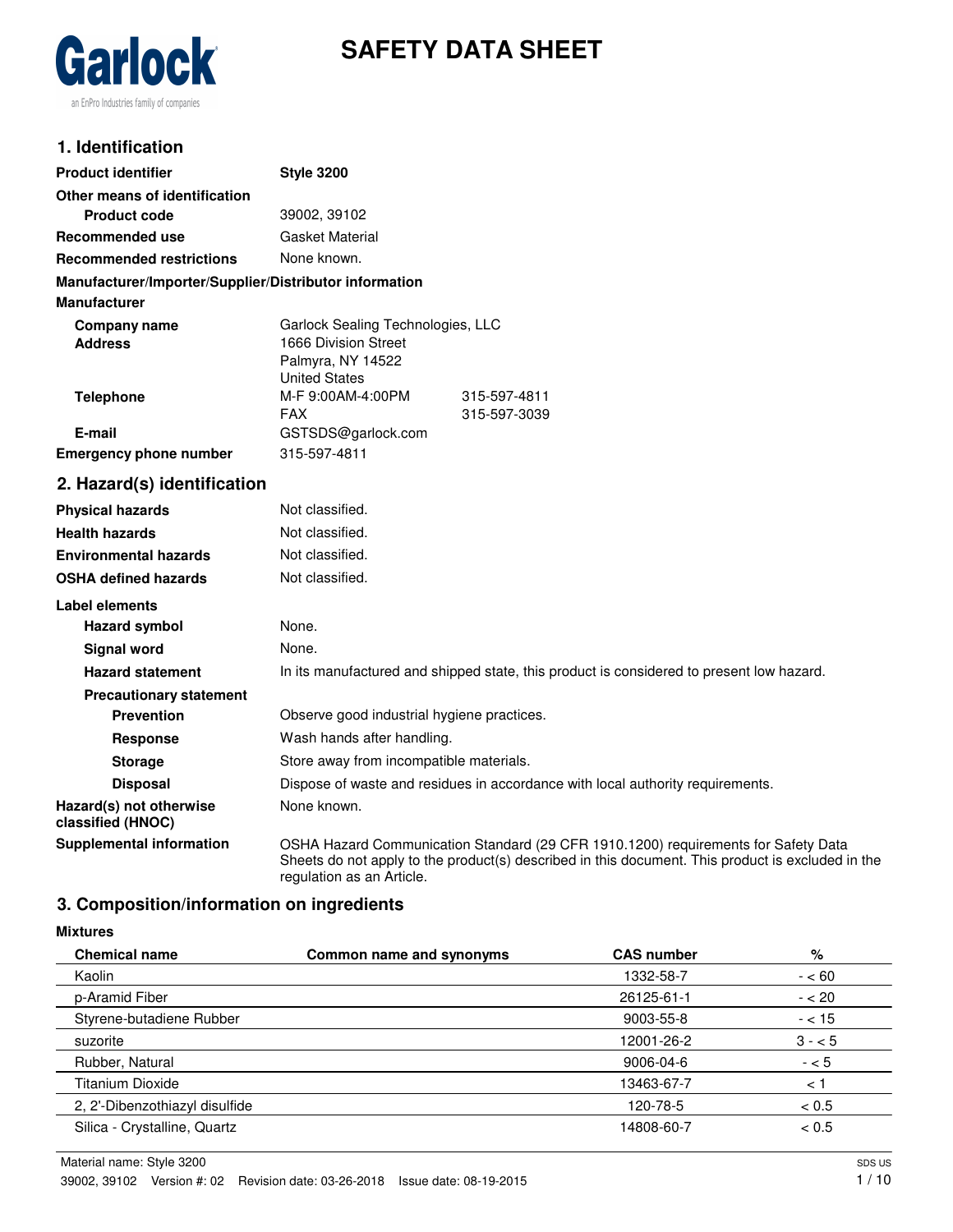| <b>Chemical name</b>                     | Common name and synonyms | <b>CAS number</b> | %        |
|------------------------------------------|--------------------------|-------------------|----------|
| Tetramethyl thiuram disulfide            |                          | 137-26-8          | < 0.5    |
| Toluene                                  |                          | 108-88-3          | 0 < 0.5  |
| Zinc Oxide                               |                          | 1314-13-2         | < 0.5    |
| <b>Tertiary Butyl Acetate</b>            |                          | 540-88-5          | < 0.3    |
| Diethyl Phthalate                        |                          | 84-66-2           | 0.08     |
| Benzaldehyde                             |                          | 100-52-7          | < 0.1    |
| Other components below reportable levels |                          |                   | $5 - 10$ |

\*Designates that a specific chemical identity and/or percentage of composition has been withheld as a trade secret.

### **4. First-aid measures**

| <b>Inhalation</b>                                                            | No specific intervention is indicated as the product is not likely to be hazardous by inhalation.<br>Consult a physician if necessary. If exposed to fumes from overheating or combustion, move to<br>fresh air. Consult physician if symptoms persist. |
|------------------------------------------------------------------------------|---------------------------------------------------------------------------------------------------------------------------------------------------------------------------------------------------------------------------------------------------------|
| <b>Skin contact</b>                                                          | Wash off with soap and water. Get medical attention if irritation develops and persists.                                                                                                                                                                |
| Eye contact                                                                  | Rinse with water. Get medical attention if irritation develops and persists.                                                                                                                                                                            |
| Ingestion                                                                    | No specific intervention is indicated, as product is not likely to be hazardous by ingestion. Consult<br>a physician if necessary.                                                                                                                      |
| <b>Most important</b><br>symptoms/effects, acute and<br>delayed              | Direct contact with eyes may cause temporary irritation.                                                                                                                                                                                                |
| Indication of immediate<br>medical attention and special<br>treatment needed | Treat symptomatically.                                                                                                                                                                                                                                  |
| <b>General information</b>                                                   | Get medical attention if symptoms occur.                                                                                                                                                                                                                |
| 5. Fire-fighting measures                                                    |                                                                                                                                                                                                                                                         |
| Suitable extinguishing media                                                 | Water fog. Foam. Dry chemical powder. Carbon dioxide (CO2).                                                                                                                                                                                             |
| Unsuitable extinguishing<br>media                                            | None known.                                                                                                                                                                                                                                             |
| Specific hazards arising from                                                | During fire, gases hazardous to health may be formed.                                                                                                                                                                                                   |

**the chemical Special protective equipment** Self-contained breathing apparatus and full protective clothing must be worn in case of fire. **and precautions for firefighters Fire fighting** Use standard firefighting procedures and consider the hazards of other involved materials. **equipment/instructions Specific methods** Use standard firefighting procedures and consider the hazards of other involved materials.

**6. Accidental release measures**

**including any incompatibilities**

General fire hazards **No unusual fire or explosion hazards noted.** 

**Personal precautions, See Section 8 of the SDS for Personal Protective Equipment. protective equipment and emergency procedures Methods and materials for** No special methods normally required. If dust is generated see Section 7. **containment and cleaning up Environmental precautions** None known. **7. Handling and storage** Avoid grinding, abrading or other mechanical actions that could release particulates. Dust generated from this material must be managed by wet wiping or vacuuming with HEPA filtration equipped vacuum cleaners. Do not dry sweep or blow dust with compressed air. Avoid breathing dust. **Precautions for safe handling Conditions for safe storage, Brand** Room temperature - normal conditions.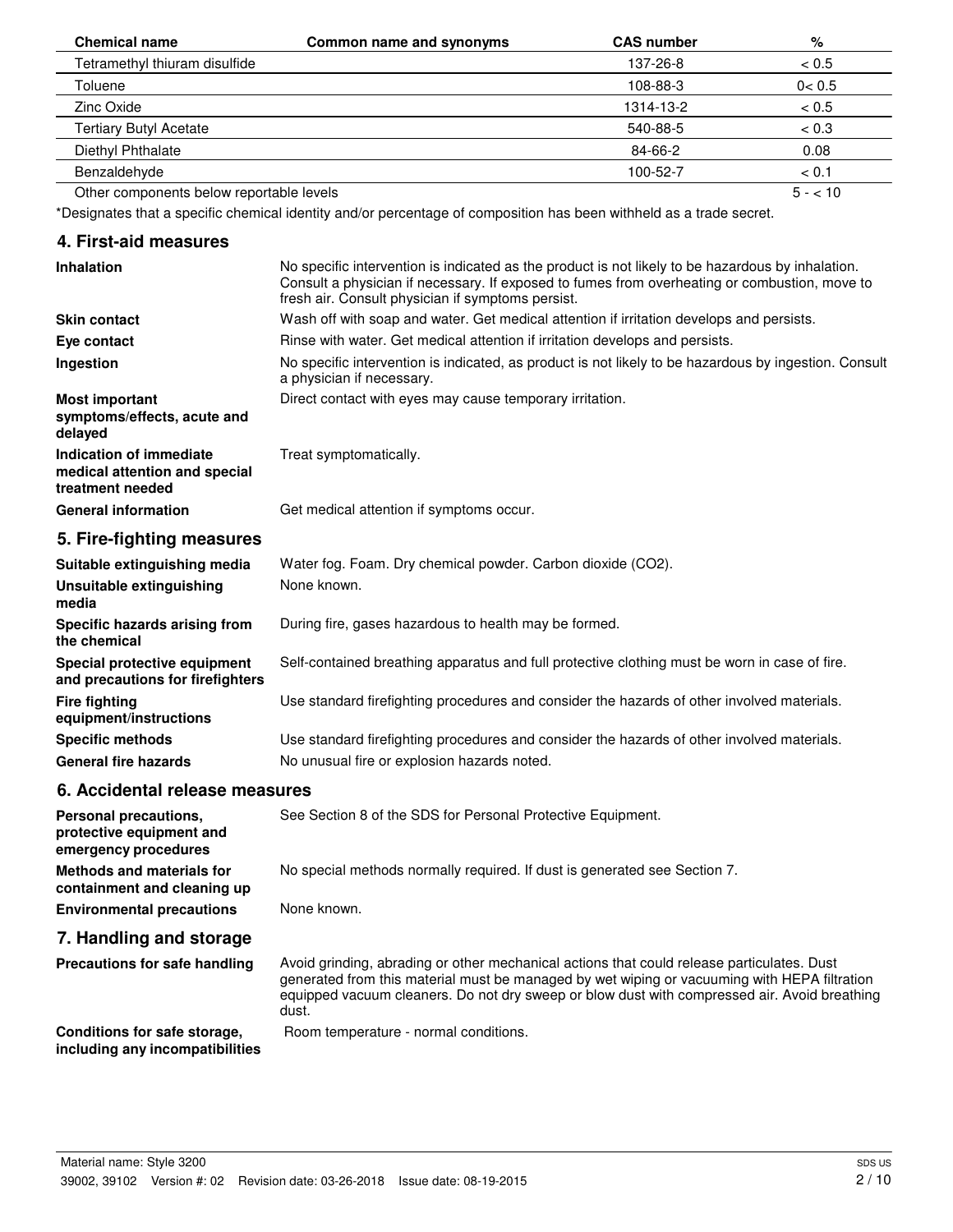# **8. Exposure controls/personal protection**

## **Occupational exposure limits**

### **US. OSHA Table Z-1 Limits for Air Contaminants (29 CFR 1910.1000)**

| <b>Components</b>                                | <b>Type</b> | Value              | Form                   |
|--------------------------------------------------|-------------|--------------------|------------------------|
| Kaolin (CAS 1332-58-7)                           | PEL         | $5$ mg/m $3$       | Respirable fraction.   |
|                                                  |             | 15 mg/m3           | Total dust.            |
| Silica - Crystalline, Quartz<br>(CAS 14808-60-7) | PEL         | $0.05$ mg/m $3$    | Respirable dust.       |
| <b>Tertiary Butyl Acetate (CAS</b><br>$540-88-5$ | PEL         | 950 mg/m3          |                        |
|                                                  |             | 200 ppm            |                        |
| Tetramethyl thiuram                              | PEL         | $5$ mg/m $3$       |                        |
| disulfide (CAS 137-26-8)                         |             |                    |                        |
| <b>Titanium Dioxide (CAS</b><br>13463-67-7)      | PEL         | $15$ mg/m $3$      | Total dust.            |
| Zinc Oxide (CAS<br>1314-13-2)                    | PEL         | $5$ mg/m $3$       | Respirable fraction.   |
|                                                  |             | $5 \text{ mg/m}$ 3 | Fume.                  |
|                                                  |             | $15 \text{ mg/m}$  | Total dust.            |
| US. OSHA Table Z-2 (29 CFR 1910.1000)            |             |                    |                        |
| <b>Components</b>                                | <b>Type</b> | Value              |                        |
| Toluene (CAS 108-88-3)                           | Ceiling     | 300 ppm            |                        |
|                                                  | <b>TWA</b>  | 200 ppm            |                        |
| US. OSHA Table Z-3 (29 CFR 1910.1000)            |             |                    |                        |
| <b>Components</b>                                | <b>Type</b> | Value              | Form                   |
| Kaolin (CAS 1332-58-7)                           | <b>TWA</b>  | $5$ mg/m $3$       | Respirable fraction.   |
|                                                  |             | 15 mg/m3           | Total dust.            |
|                                                  |             | 50 mppcf           | Total dust.            |
|                                                  |             | 15 mppcf           | Respirable fraction.   |
| Silica - Crystalline, Quartz                     | <b>TWA</b>  | $0.1$ mg/m $3$     | Respirable.            |
| (CAS 14808-60-7)                                 |             |                    |                        |
|                                                  |             | 2.4 mppcf          | Respirable.            |
| suzorite (CAS 12001-26-2)                        | <b>TWA</b>  | 20 mppcf           |                        |
| Titanium Dioxide (CAS<br>13463-67-7)             | <b>TWA</b>  | $5$ mg/m $3$       | Respirable fraction.   |
|                                                  |             | 15 mg/m3           | Total dust.            |
|                                                  |             | 50 mppcf           | Total dust.            |
|                                                  |             | 15 mppcf           | Respirable fraction.   |
| <b>US. ACGIH Threshold Limit Values</b>          |             |                    |                        |
| <b>Components</b>                                | <b>Type</b> | Value              | Form                   |
| Diethyl Phthalate (CAS<br>$84 - 66 - 2$          | <b>TWA</b>  | $5$ mg/m $3$       |                        |
| Kaolin (CAS 1332-58-7)                           | <b>TWA</b>  | $2$ mg/m $3$       | Respirable fraction.   |
| Rubber, Natural (CAS                             | <b>TWA</b>  | $0.0001$ mg/m3     | Inhalable fraction.    |
| $9006 - 04 - 6$                                  |             |                    |                        |
| Silica - Crystalline, Quartz<br>(CAS 14808-60-7) | <b>TWA</b>  | $0.025$ mg/m3      | Respirable fraction.   |
| suzorite (CAS 12001-26-2)                        | <b>TWA</b>  | $3$ mg/m $3$       | Respirable fraction.   |
| <b>Tertiary Butyl Acetate (CAS</b>               | <b>STEL</b> | 150 ppm            |                        |
| $540-88-5$                                       |             |                    |                        |
|                                                  | <b>TWA</b>  | 50 ppm             |                        |
| Tetramethyl thiuram<br>disulfide (CAS 137-26-8)  | <b>TWA</b>  | $0.05$ mg/m $3$    | Inhalable fraction and |
| Titanium Dioxide (CAS                            | <b>TWA</b>  | 10 mg/m3           | vapor.                 |
| 13463-67-7)                                      |             |                    |                        |
| Toluene (CAS 108-88-3)                           | <b>TWA</b>  | 20 ppm             |                        |
| Zinc Oxide (CAS                                  | <b>STEL</b> | 10 mg/m3           | Respirable fraction.   |
| 1314-13-2)                                       |             |                    |                        |
|                                                  | <b>TWA</b>  | $2$ mg/m $3$       | Respirable fraction.   |
|                                                  |             |                    |                        |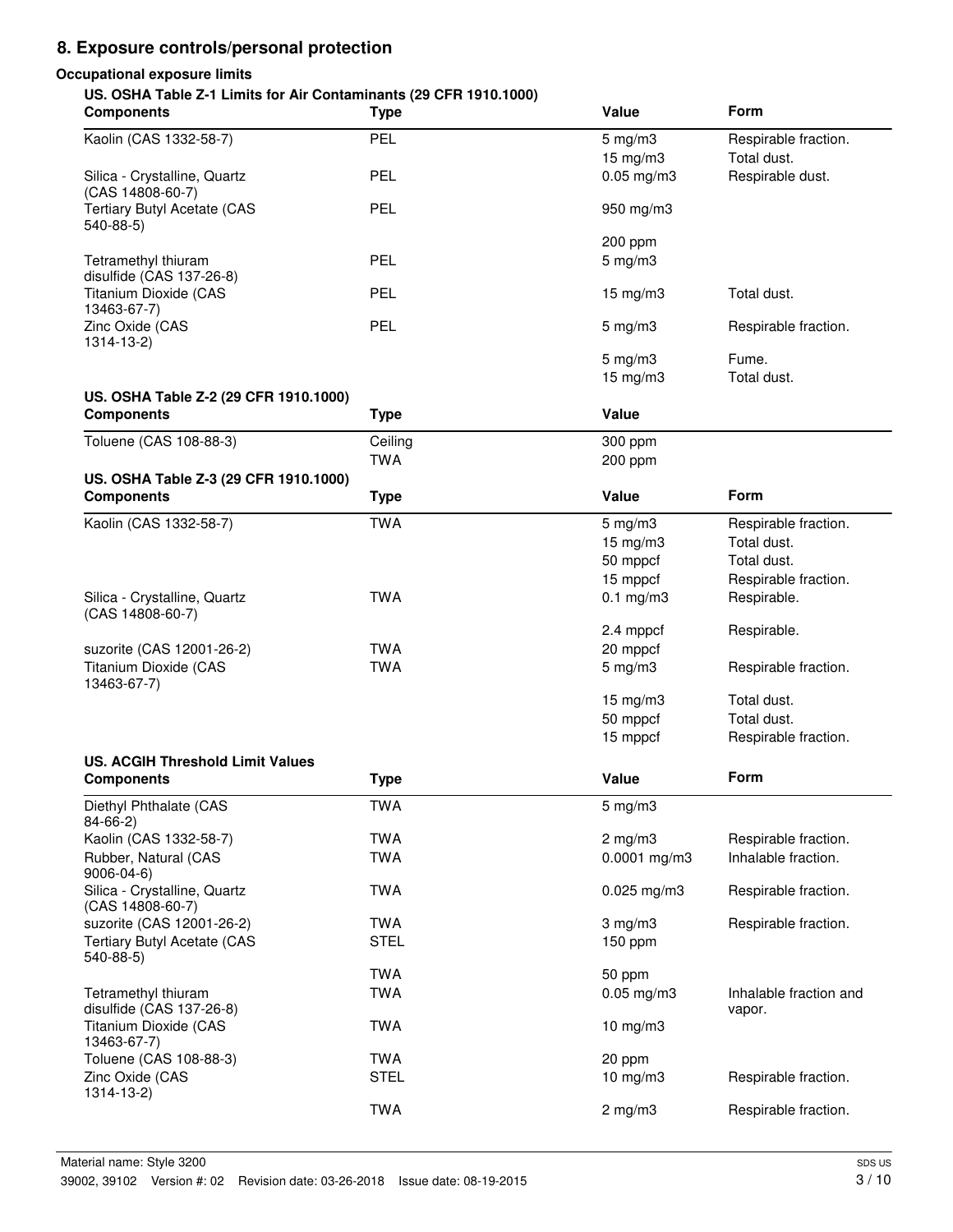# **US. NIOSH: Pocket Guide to Chemical Hazards**

| <b>Components</b>                                        | <b>Type</b> | Value                       | <b>Form</b>        |
|----------------------------------------------------------|-------------|-----------------------------|--------------------|
| Diethyl Phthalate (CAS<br>$84-66-2)$                     | <b>TWA</b>  | $5 \text{ mg/m}$ 3          |                    |
| Kaolin (CAS 1332-58-7)                                   | <b>TWA</b>  | $5 \text{ mg/m}$ 3          | Respirable.        |
|                                                          |             | 10 mg/m $3$                 | Total              |
| p-Aramid Fiber (CAS<br>26125-61-1)                       | <b>TWA</b>  | 3 fibers/cm3                | Fibrous dust.      |
|                                                          |             | 3 fibers/cm3                | Fiber.             |
|                                                          |             | $5$ mg/m $3$                | Fiber, total       |
|                                                          |             | $5 \text{ mg/m}$ 3          | fibers, total dust |
| Silica - Crystalline, Quartz<br>(CAS 14808-60-7)         | <b>TWA</b>  | $0.05$ mg/m $3$             | Respirable dust.   |
| suzorite (CAS 12001-26-2)                                | <b>TWA</b>  | $3 \text{ mg/m}$            | Respirable.        |
| <b>Tertiary Butyl Acetate (CAS</b><br>$540-88-5$         | <b>TWA</b>  | 950 mg/m3                   |                    |
|                                                          |             | 200 ppm                     |                    |
| Tetramethyl thiuram<br>disulfide (CAS 137-26-8)          | <b>TWA</b>  | $5 \text{ mg/m}$ 3          |                    |
| Toluene (CAS 108-88-3)                                   | <b>STEL</b> | 560 mg/m3<br>150 ppm        |                    |
|                                                          | <b>TWA</b>  | $375$ mg/m $3$<br>$100$ ppm |                    |
| Zinc Oxide (CAS<br>1314-13-2)                            | Ceiling     | $15 \text{ mg/m}$ 3         | Dust.              |
|                                                          | <b>STEL</b> | 10 mg/m3                    | Fume.              |
|                                                          | <b>TWA</b>  | $5 \text{ mg/m}$ 3          | Fume.              |
|                                                          |             | $5 \text{ mg/m}$ 3          | Dust.              |
| US. Workplace Environmental Exposure Level (WEEL) Guides |             |                             |                    |
| <b>Components</b>                                        | <b>Type</b> | Value                       |                    |
| Benzaldehyde (CAS                                        | <b>STEL</b> | 17.4 mg/m3                  |                    |

| DUIL QUUUTIYUU (UNU<br>$100 - 52 - 7$ | ◡੶┕┕       | - טווו <i>ש</i> ווו <del>ד</del> |
|---------------------------------------|------------|----------------------------------|
|                                       |            | 4 ppm                            |
|                                       | <b>TWA</b> | 8.7 mg/m3                        |
|                                       |            | 2 ppm                            |

## **Biological limit values**

| <b>ACGIH Biological Exposure Indices</b> |                     |                              |                        |                      |
|------------------------------------------|---------------------|------------------------------|------------------------|----------------------|
| <b>Components</b>                        | Value               | <b>Determinant</b>           | <b>Specimen</b>        | <b>Sampling Time</b> |
| Toluene (CAS 108-88-3)                   | $0.3 \text{ ma/a}$  | o-Cresol, with<br>hydrolysis | Creatinine in<br>urine | $\star$              |
|                                          | $0.03$ mg/l         | Toluene                      | Urine                  | $\star$              |
|                                          | $0.02 \text{ mg/l}$ | Toluene                      | <b>Blood</b>           | $\star$              |

\* - For sampling details, please see the source document.

**Exposure guidelines**

Occupational exposure to nuisance dust (total and respirable) and respirable crystalline silica should be monitored and controlled.

| US - California OELs: Skin designation            |                                        |                                   |
|---------------------------------------------------|----------------------------------------|-----------------------------------|
| Toluene (CAS 108-88-3)                            |                                        | Can be absorbed through the skin. |
| US - Minnesota Haz Subs: Skin designation applies |                                        |                                   |
| Toluene (CAS 108-88-3)                            |                                        | Skin designation applies.         |
| US ACGIH Threshold Limit Values: Skin designation |                                        |                                   |
| Rubber, Natural (CAS 9006-04-6)                   |                                        | Can be absorbed through the skin. |
| Appropriate engineering<br>controls               | General ventilation normally adequate. |                                   |
|                                                   |                                        |                                   |

# **Individual protection measures, such as personal protective equipment**

| Eye/face protection    | As generally good practice, safety glasses with side shields are recommended when handling this<br>product to prevent eye contact with particulate matter. |
|------------------------|------------------------------------------------------------------------------------------------------------------------------------------------------------|
| <b>Skin protection</b> |                                                                                                                                                            |
| <b>Hand protection</b> | Protective gloves are recommended.                                                                                                                         |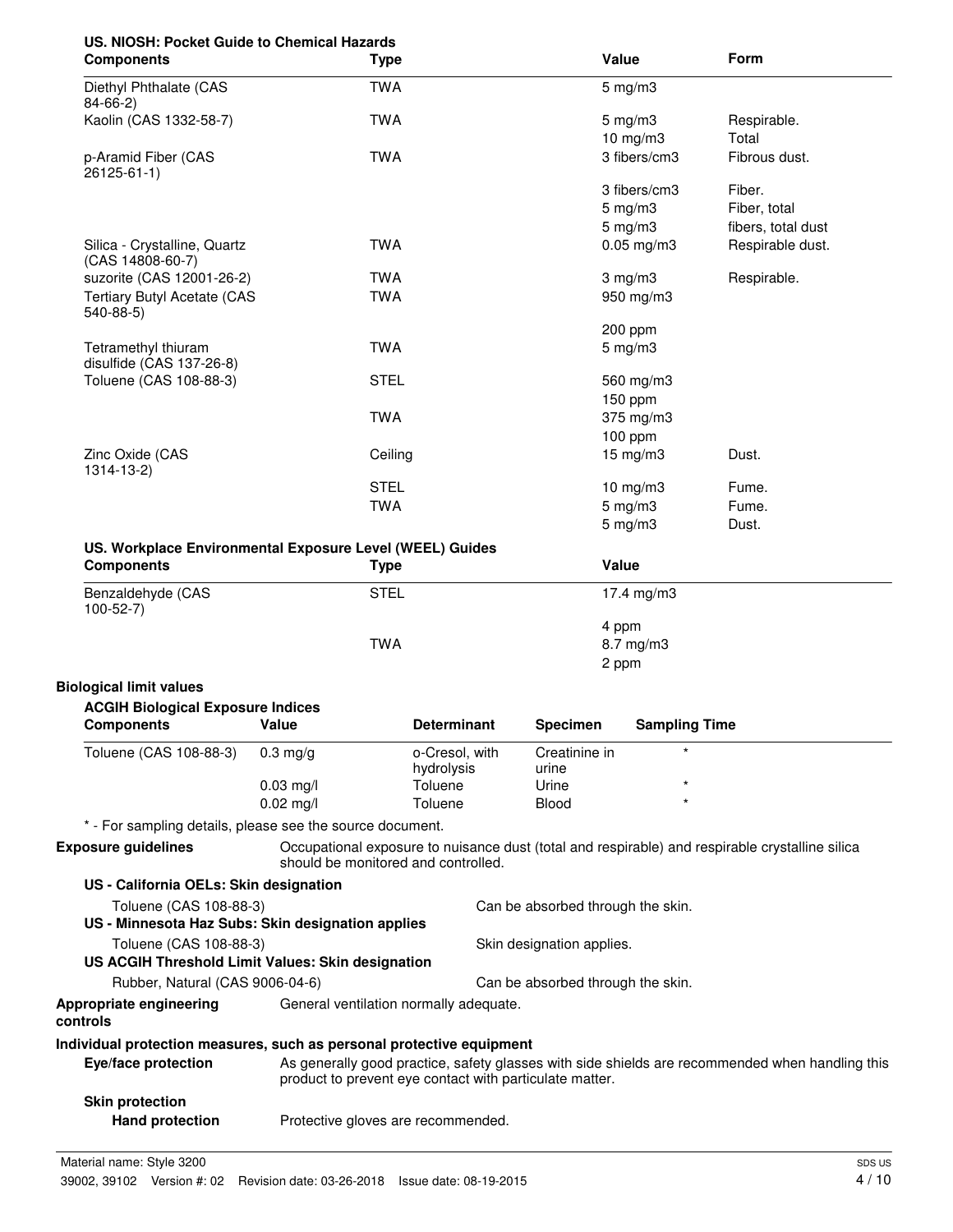| Other                             | Not normally needed.                                                                                                                                                                                                        |
|-----------------------------------|-----------------------------------------------------------------------------------------------------------------------------------------------------------------------------------------------------------------------------|
| <b>Respiratory protection</b>     | Use a particulate filter respirator for particulate concentrations exceeding the Occupational<br>Exposure Limit.                                                                                                            |
| <b>Thermal hazards</b>            | Wear appropriate thermal protective clothing, when necessary.                                                                                                                                                               |
| General hygiene<br>considerations | Always observe good personal hygiene measures, such as washing after handling the material<br>and before eating, drinking, and/or smoking. Routinely wash work clothing and protective<br>equipment to remove contaminants. |

# **9. Physical and chemical properties**

| Appearance                                           |                                    |
|------------------------------------------------------|------------------------------------|
| <b>Physical state</b>                                | Solid.                             |
| Form                                                 | <b>Sheets or Gaskets</b>           |
| Color                                                | Off-white.                         |
| Odor                                                 | Slight fruity or hydracarbon odor. |
| Odor threshold                                       | Not available.                     |
| рH                                                   | Not Applicable                     |
| Melting point/freezing point                         | Not available.                     |
| Initial boiling point and boiling<br>range           | Not Applicable                     |
| <b>Flash point</b>                                   | Not Applicable                     |
| <b>Evaporation rate</b>                              | Not Applicable                     |
| Flammability (solid, gas)                            | Not available.                     |
| Upper/lower flammability or explosive limits         |                                    |
| <b>Flammability limit - lower</b><br>(%)             | Not Applicable                     |
| <b>Flammability limit - lower</b><br>(%) temperature | Not Applicable                     |
| <b>Flammability limit - upper</b><br>$(\%)$          | Not Applicable                     |
| <b>Flammability limit - upper</b><br>(%) temperature | Not Applicable                     |
| Explosive limit - lower (%)                          | Not Applicable                     |
| Explosive limit - lower (%)<br>temperature           | Not Applicable                     |
| Explosive limit - upper (%)                          | Not Applicable                     |
| Explosive limit - upper (%)<br>temperature           | Not Applicable                     |
| Vapor pressure                                       | Not Applicable                     |
| <b>Vapor density</b>                                 | Not Applicable                     |
| <b>Relative density</b>                              | 1.6 $g/cm3$                        |
| Solubility(ies)                                      |                                    |
| Solubility (water)                                   | Not Soluble                        |
| <b>Partition coefficient</b><br>(n-octanol/water)    | Not Applicable                     |
| <b>Auto-ignition temperature</b>                     | Not available.                     |
| <b>Decomposition temperature</b>                     | Not available.                     |
| <b>Viscosity</b>                                     | Not Applicable                     |
| <b>Other information</b>                             |                                    |
| <b>Density</b>                                       | 100.00 lb/ft <sup>3</sup>          |
| <b>Explosive limit</b>                               | Not Applicable                     |
| <b>Flash point class</b>                             | Not Applicable                     |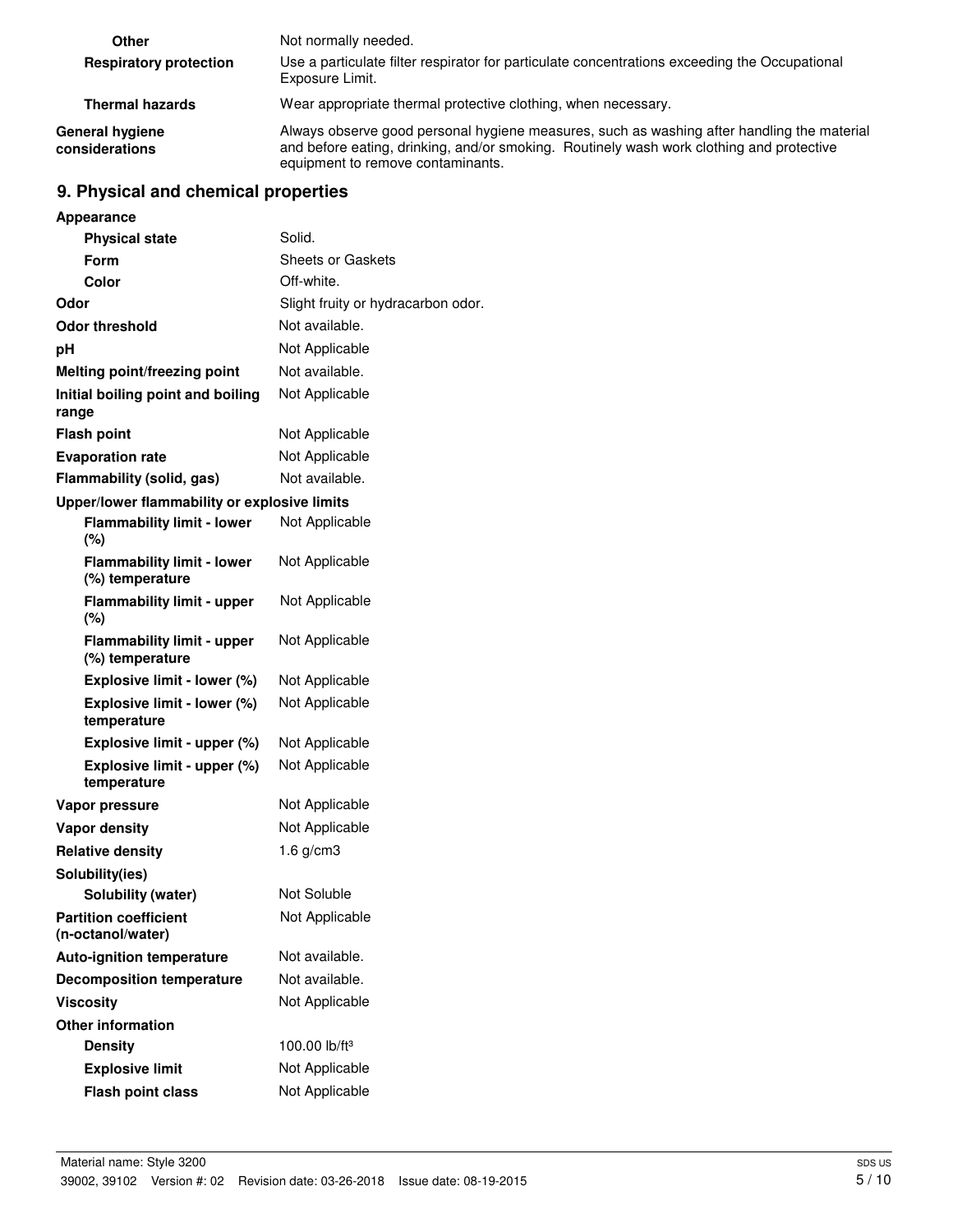# **10. Stability and reactivity**

| Reactivity                                   | The product is stable and non-reactive under normal conditions of use, storage and transport.                                                                                                                                                                             |
|----------------------------------------------|---------------------------------------------------------------------------------------------------------------------------------------------------------------------------------------------------------------------------------------------------------------------------|
| <b>Chemical stability</b>                    | Material is stable under normal conditions.                                                                                                                                                                                                                               |
| <b>Possibility of hazardous</b><br>reactions | No dangerous reaction known under conditions of normal use.                                                                                                                                                                                                               |
| <b>Conditions to avoid</b>                   | Keep away from heat, sparks and open flame.                                                                                                                                                                                                                               |
| Incompatible materials                       | Strong mineral acids. Strong oxidizing agents. Strong bases.                                                                                                                                                                                                              |
| <b>Hazardous decomposition</b><br>products   | Composition of by-products from the result of a fire will vary depending on the specific conditions.<br>Possible decomposition products include smoke, carbon monoxide, carbon dioxide, acrylonitrile<br>monomer and hydrogen cyanide. There may be others unknown to us. |

# **11. Toxicological information**

#### **Information on likely routes of exposure**

| <b>Inhalation</b>                                                                  | No adverse effects due to inhalation are expected.       |
|------------------------------------------------------------------------------------|----------------------------------------------------------|
| <b>Skin contact</b>                                                                | May cause sensitization by skin contact.                 |
| Eye contact                                                                        | Direct contact with eyes may cause temporary irritation. |
| Ingestion                                                                          | Expected to be a low ingestion hazard.                   |
| Symptoms related to the<br>physical, chemical and<br>toxicological characteristics | Direct contact with eyes may cause temporary irritation. |

#### **Information on toxicological effects**

Acute toxicity **Harmful and / or toxic vapors may be produced in the event of thermal decomposition. This** product contains constituents that can cause lung and respiratory tract disorders, including irritation, pneumoconiosis and cancer. These substances however are encapsulated in polymeric binders and therefore not bioavailable from the product as supplied. Physical actions such as cutting or grinding may disrupt the matrix producing dust and particulates.

| <b>Components</b>                                                         | <b>Species</b>                                                               | <b>Test Results</b>                                    |  |  |
|---------------------------------------------------------------------------|------------------------------------------------------------------------------|--------------------------------------------------------|--|--|
| Benzaldehyde (CAS 100-52-7)                                               |                                                                              |                                                        |  |  |
| Acute                                                                     |                                                                              |                                                        |  |  |
| <b>Dermal</b>                                                             |                                                                              |                                                        |  |  |
| LD50                                                                      | Rabbit                                                                       | > 1250 mg/kg                                           |  |  |
| Oral                                                                      |                                                                              |                                                        |  |  |
| LD50                                                                      | Rat                                                                          | 1300 mg/kg                                             |  |  |
| Tetramethyl thiuram disulfide (CAS 137-26-8)                              |                                                                              |                                                        |  |  |
| <b>Acute</b>                                                              |                                                                              |                                                        |  |  |
| <b>Dermal</b>                                                             |                                                                              |                                                        |  |  |
| LD50                                                                      | Rat                                                                          | > 2000 mg/kg                                           |  |  |
| <b>Inhalation</b>                                                         |                                                                              |                                                        |  |  |
| <b>LC50</b>                                                               | Rat                                                                          | 0.5 mg/l, 4 Hours                                      |  |  |
| Oral                                                                      |                                                                              |                                                        |  |  |
| LD50                                                                      | Rat                                                                          | 560 mg/kg                                              |  |  |
|                                                                           | * Estimates for product may be based on additional component data not shown. |                                                        |  |  |
| <b>Skin corrosion/irritation</b>                                          |                                                                              | Prolonged skin contact may cause temporary irritation. |  |  |
| Serious eye damage/eye<br>irritation                                      | Direct contact with eyes may cause temporary irritation.                     |                                                        |  |  |
| Respiratory or skin sensitization                                         |                                                                              |                                                        |  |  |
| <b>ACGIH sensitization</b>                                                |                                                                              |                                                        |  |  |
| NATURAL RUBBER LATEX, AS INHALABLE<br>ALLERGENIC PROTEINS (CAS 9006-04-6) |                                                                              | Dermal sensitization                                   |  |  |
|                                                                           |                                                                              | Respiratory sensitization                              |  |  |
| $137 - 26 - 8$                                                            | THIRAM, INHALABLE FRACTION AND VAPOR (CAS                                    | Dermal sensitization                                   |  |  |
| <b>Respiratory sensitization</b>                                          | Not a respiratory sensitizer.                                                |                                                        |  |  |
| <b>Skin sensitization</b>                                                 | May cause sensitization by skin contact.                                     |                                                        |  |  |
| Material name: Style 3200                                                 |                                                                              | SDS US                                                 |  |  |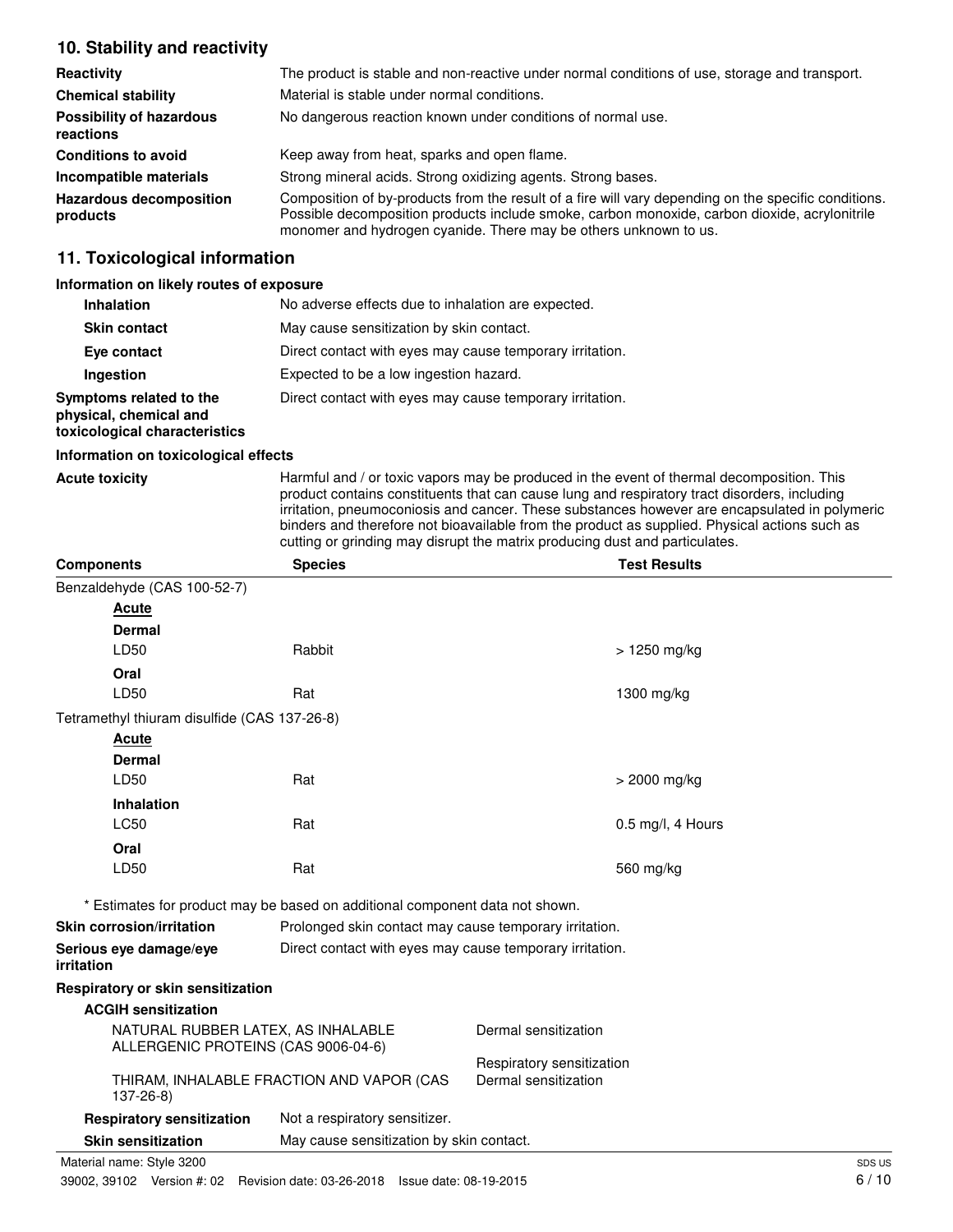| Germ cell mutagenicity                                                                                                                                                                                                                                                                                        | No data available to indicate product or any components present at greater than 0.1% are<br>mutagenic or genotoxic. |                                                                                                                                                                                                                                                                                                                                                                                                                                                                                                                                                                                                                                                                                                                                                                                                                                                                                                                                                                                                                                                                                                                                                                                                                                                                                                                                                                                                                                                                                                                                    |                                                                                                                                                                                                                                                                                              |                                                                                                                                                                                                       |
|---------------------------------------------------------------------------------------------------------------------------------------------------------------------------------------------------------------------------------------------------------------------------------------------------------------|---------------------------------------------------------------------------------------------------------------------|------------------------------------------------------------------------------------------------------------------------------------------------------------------------------------------------------------------------------------------------------------------------------------------------------------------------------------------------------------------------------------------------------------------------------------------------------------------------------------------------------------------------------------------------------------------------------------------------------------------------------------------------------------------------------------------------------------------------------------------------------------------------------------------------------------------------------------------------------------------------------------------------------------------------------------------------------------------------------------------------------------------------------------------------------------------------------------------------------------------------------------------------------------------------------------------------------------------------------------------------------------------------------------------------------------------------------------------------------------------------------------------------------------------------------------------------------------------------------------------------------------------------------------|----------------------------------------------------------------------------------------------------------------------------------------------------------------------------------------------------------------------------------------------------------------------------------------------|-------------------------------------------------------------------------------------------------------------------------------------------------------------------------------------------------------|
| Carcinogenicity                                                                                                                                                                                                                                                                                               | silica should be monitored and controlled.                                                                          | In 1997, IARC (the International Agency for Research on Cancer) concluded that crystalline silica<br>inhaled from occupational sources can cause lung cancer in humans. However in making the<br>overall evaluation, IARC noted that "carcinogenicity was not detected in all industrial<br>circumstances studied. Carcinogenicity may be dependent on inherent characteristics of the<br>crystalline silica or on external factors affecting its biological activity or distribution of its<br>polymorphs." (IARC Monographs on the evaluation of the carcinogenic risks of chemicals to<br>humans, Silica, silicates dust and organic fibres, 1997, Vol. 68, IARC, Lyon, France.) In June<br>2003, SCOEL (the EU Scientific Committee on Occupational Exposure Limits) concluded that the<br>main effect in humans of the inhalation of respirable crystalline silica dust is silicosis. "There is<br>sufficient information to conclude that the relative risk of lung cancer is increased in persons with<br>silicosis (and, apparently, not in employees without silicosis exposed to silica dust in quarries and<br>in the ceramic industry). Therefore, preventing the onset of silicosis will also reduce the cancer<br>risk" (SCOEL SUM Doc 94-final, June 2003) According to the current state of the art, worker<br>protection against silicosis can be consistently assured by respecting the existing regulatory<br>occupational exposure limits. Occupational exposure to respirable dust and respirable crystalline |                                                                                                                                                                                                                                                                                              |                                                                                                                                                                                                       |
| IARC Monographs. Overall Evaluation of Carcinogenicity                                                                                                                                                                                                                                                        |                                                                                                                     |                                                                                                                                                                                                                                                                                                                                                                                                                                                                                                                                                                                                                                                                                                                                                                                                                                                                                                                                                                                                                                                                                                                                                                                                                                                                                                                                                                                                                                                                                                                                    |                                                                                                                                                                                                                                                                                              |                                                                                                                                                                                                       |
| p-Aramid Fiber (CAS 26125-61-1)<br>Silica - Crystalline, Quartz (CAS 14808-60-7)<br>Styrene-butadiene Rubber (CAS 9003-55-8)<br>Tetramethyl thiuram disulfide (CAS 137-26-8)<br>Titanium Dioxide (CAS 13463-67-7)<br>Toluene (CAS 108-88-3)<br>OSHA Specifically Regulated Substances (29 CFR 1910.1001-1052) |                                                                                                                     |                                                                                                                                                                                                                                                                                                                                                                                                                                                                                                                                                                                                                                                                                                                                                                                                                                                                                                                                                                                                                                                                                                                                                                                                                                                                                                                                                                                                                                                                                                                                    | 3 Not classifiable as to carcinogenicity to humans.<br>1 Carcinogenic to humans.<br>3 Not classifiable as to carcinogenicity to humans.<br>3 Not classifiable as to carcinogenicity to humans.<br>2B Possibly carcinogenic to humans.<br>3 Not classifiable as to carcinogenicity to humans. |                                                                                                                                                                                                       |
|                                                                                                                                                                                                                                                                                                               |                                                                                                                     |                                                                                                                                                                                                                                                                                                                                                                                                                                                                                                                                                                                                                                                                                                                                                                                                                                                                                                                                                                                                                                                                                                                                                                                                                                                                                                                                                                                                                                                                                                                                    |                                                                                                                                                                                                                                                                                              |                                                                                                                                                                                                       |
| Silica - Crystalline, Quartz (CAS 14808-60-7)<br>US. National Toxicology Program (NTP) Report on Carcinogens                                                                                                                                                                                                  |                                                                                                                     |                                                                                                                                                                                                                                                                                                                                                                                                                                                                                                                                                                                                                                                                                                                                                                                                                                                                                                                                                                                                                                                                                                                                                                                                                                                                                                                                                                                                                                                                                                                                    | Cancer                                                                                                                                                                                                                                                                                       |                                                                                                                                                                                                       |
| p-Aramid Fiber (CAS 26125-61-1)<br>Silica - Crystalline, Quartz (CAS 14808-60-7)                                                                                                                                                                                                                              |                                                                                                                     |                                                                                                                                                                                                                                                                                                                                                                                                                                                                                                                                                                                                                                                                                                                                                                                                                                                                                                                                                                                                                                                                                                                                                                                                                                                                                                                                                                                                                                                                                                                                    | Known To Be Human Carcinogen.                                                                                                                                                                                                                                                                | Reasonably Anticipated to be a Human Carcinogen.                                                                                                                                                      |
| <b>Reproductive toxicity</b>                                                                                                                                                                                                                                                                                  |                                                                                                                     |                                                                                                                                                                                                                                                                                                                                                                                                                                                                                                                                                                                                                                                                                                                                                                                                                                                                                                                                                                                                                                                                                                                                                                                                                                                                                                                                                                                                                                                                                                                                    | This product is not expected to cause reproductive or developmental effects.                                                                                                                                                                                                                 |                                                                                                                                                                                                       |
| Specific target organ toxicity -<br>single exposure                                                                                                                                                                                                                                                           | Not classified.                                                                                                     |                                                                                                                                                                                                                                                                                                                                                                                                                                                                                                                                                                                                                                                                                                                                                                                                                                                                                                                                                                                                                                                                                                                                                                                                                                                                                                                                                                                                                                                                                                                                    |                                                                                                                                                                                                                                                                                              |                                                                                                                                                                                                       |
| Specific target organ toxicity -<br>repeated exposure                                                                                                                                                                                                                                                         | Not classified.                                                                                                     |                                                                                                                                                                                                                                                                                                                                                                                                                                                                                                                                                                                                                                                                                                                                                                                                                                                                                                                                                                                                                                                                                                                                                                                                                                                                                                                                                                                                                                                                                                                                    |                                                                                                                                                                                                                                                                                              |                                                                                                                                                                                                       |
| <b>Aspiration hazard</b>                                                                                                                                                                                                                                                                                      | Not an aspiration hazard.                                                                                           |                                                                                                                                                                                                                                                                                                                                                                                                                                                                                                                                                                                                                                                                                                                                                                                                                                                                                                                                                                                                                                                                                                                                                                                                                                                                                                                                                                                                                                                                                                                                    |                                                                                                                                                                                                                                                                                              |                                                                                                                                                                                                       |
| 12. Ecological information                                                                                                                                                                                                                                                                                    |                                                                                                                     |                                                                                                                                                                                                                                                                                                                                                                                                                                                                                                                                                                                                                                                                                                                                                                                                                                                                                                                                                                                                                                                                                                                                                                                                                                                                                                                                                                                                                                                                                                                                    |                                                                                                                                                                                                                                                                                              |                                                                                                                                                                                                       |
| <b>Ecotoxicity</b>                                                                                                                                                                                                                                                                                            |                                                                                                                     |                                                                                                                                                                                                                                                                                                                                                                                                                                                                                                                                                                                                                                                                                                                                                                                                                                                                                                                                                                                                                                                                                                                                                                                                                                                                                                                                                                                                                                                                                                                                    |                                                                                                                                                                                                                                                                                              | The product is not classified as environmentally hazardous. However, this does not exclude the<br>possibility that large or frequent spills can have a harmful or damaging effect on the environment. |
| <b>Product</b>                                                                                                                                                                                                                                                                                                |                                                                                                                     | <b>Species</b>                                                                                                                                                                                                                                                                                                                                                                                                                                                                                                                                                                                                                                                                                                                                                                                                                                                                                                                                                                                                                                                                                                                                                                                                                                                                                                                                                                                                                                                                                                                     |                                                                                                                                                                                                                                                                                              | <b>Test Results</b>                                                                                                                                                                                   |
| <b>Style 3200</b>                                                                                                                                                                                                                                                                                             |                                                                                                                     |                                                                                                                                                                                                                                                                                                                                                                                                                                                                                                                                                                                                                                                                                                                                                                                                                                                                                                                                                                                                                                                                                                                                                                                                                                                                                                                                                                                                                                                                                                                                    |                                                                                                                                                                                                                                                                                              |                                                                                                                                                                                                       |
| <b>Aquatic</b>                                                                                                                                                                                                                                                                                                |                                                                                                                     |                                                                                                                                                                                                                                                                                                                                                                                                                                                                                                                                                                                                                                                                                                                                                                                                                                                                                                                                                                                                                                                                                                                                                                                                                                                                                                                                                                                                                                                                                                                                    |                                                                                                                                                                                                                                                                                              |                                                                                                                                                                                                       |
| Crustacea                                                                                                                                                                                                                                                                                                     | <b>EC50</b>                                                                                                         | Daphnia                                                                                                                                                                                                                                                                                                                                                                                                                                                                                                                                                                                                                                                                                                                                                                                                                                                                                                                                                                                                                                                                                                                                                                                                                                                                                                                                                                                                                                                                                                                            |                                                                                                                                                                                                                                                                                              | 3623.6646 mg/l, 48 hours estimated                                                                                                                                                                    |
| Fish                                                                                                                                                                                                                                                                                                          | LC50                                                                                                                | Fish                                                                                                                                                                                                                                                                                                                                                                                                                                                                                                                                                                                                                                                                                                                                                                                                                                                                                                                                                                                                                                                                                                                                                                                                                                                                                                                                                                                                                                                                                                                               |                                                                                                                                                                                                                                                                                              | 51.1412 mg/l, 96 hours estimated                                                                                                                                                                      |
| <b>Components</b>                                                                                                                                                                                                                                                                                             |                                                                                                                     | <b>Species</b>                                                                                                                                                                                                                                                                                                                                                                                                                                                                                                                                                                                                                                                                                                                                                                                                                                                                                                                                                                                                                                                                                                                                                                                                                                                                                                                                                                                                                                                                                                                     |                                                                                                                                                                                                                                                                                              | <b>Test Results</b>                                                                                                                                                                                   |
| Benzaldehyde (CAS 100-52-7)                                                                                                                                                                                                                                                                                   |                                                                                                                     |                                                                                                                                                                                                                                                                                                                                                                                                                                                                                                                                                                                                                                                                                                                                                                                                                                                                                                                                                                                                                                                                                                                                                                                                                                                                                                                                                                                                                                                                                                                                    |                                                                                                                                                                                                                                                                                              |                                                                                                                                                                                                       |
| <b>Aquatic</b>                                                                                                                                                                                                                                                                                                |                                                                                                                     |                                                                                                                                                                                                                                                                                                                                                                                                                                                                                                                                                                                                                                                                                                                                                                                                                                                                                                                                                                                                                                                                                                                                                                                                                                                                                                                                                                                                                                                                                                                                    |                                                                                                                                                                                                                                                                                              |                                                                                                                                                                                                       |
| Fish                                                                                                                                                                                                                                                                                                          | LC50                                                                                                                | Bluegill (Lepomis macrochirus)                                                                                                                                                                                                                                                                                                                                                                                                                                                                                                                                                                                                                                                                                                                                                                                                                                                                                                                                                                                                                                                                                                                                                                                                                                                                                                                                                                                                                                                                                                     |                                                                                                                                                                                                                                                                                              | 0.8 - 1.44 mg/l, 96 hours                                                                                                                                                                             |
| Diethyl Phthalate (CAS 84-66-2)                                                                                                                                                                                                                                                                               |                                                                                                                     |                                                                                                                                                                                                                                                                                                                                                                                                                                                                                                                                                                                                                                                                                                                                                                                                                                                                                                                                                                                                                                                                                                                                                                                                                                                                                                                                                                                                                                                                                                                                    |                                                                                                                                                                                                                                                                                              |                                                                                                                                                                                                       |
| <b>Aquatic</b>                                                                                                                                                                                                                                                                                                |                                                                                                                     |                                                                                                                                                                                                                                                                                                                                                                                                                                                                                                                                                                                                                                                                                                                                                                                                                                                                                                                                                                                                                                                                                                                                                                                                                                                                                                                                                                                                                                                                                                                                    |                                                                                                                                                                                                                                                                                              |                                                                                                                                                                                                       |
| Crustacea                                                                                                                                                                                                                                                                                                     | <b>EC50</b>                                                                                                         | Water flea (Daphnia magna)                                                                                                                                                                                                                                                                                                                                                                                                                                                                                                                                                                                                                                                                                                                                                                                                                                                                                                                                                                                                                                                                                                                                                                                                                                                                                                                                                                                                                                                                                                         |                                                                                                                                                                                                                                                                                              | 86 mg/l, 48 hours                                                                                                                                                                                     |
| Fish                                                                                                                                                                                                                                                                                                          | LC50                                                                                                                | Rainbow trout, donaldson trout<br>(Oncorhynchus mykiss)                                                                                                                                                                                                                                                                                                                                                                                                                                                                                                                                                                                                                                                                                                                                                                                                                                                                                                                                                                                                                                                                                                                                                                                                                                                                                                                                                                                                                                                                            |                                                                                                                                                                                                                                                                                              | 12 mg/l, 96 hours                                                                                                                                                                                     |

Tertiary Butyl Acetate (CAS 540-88-5)

**Aquatic**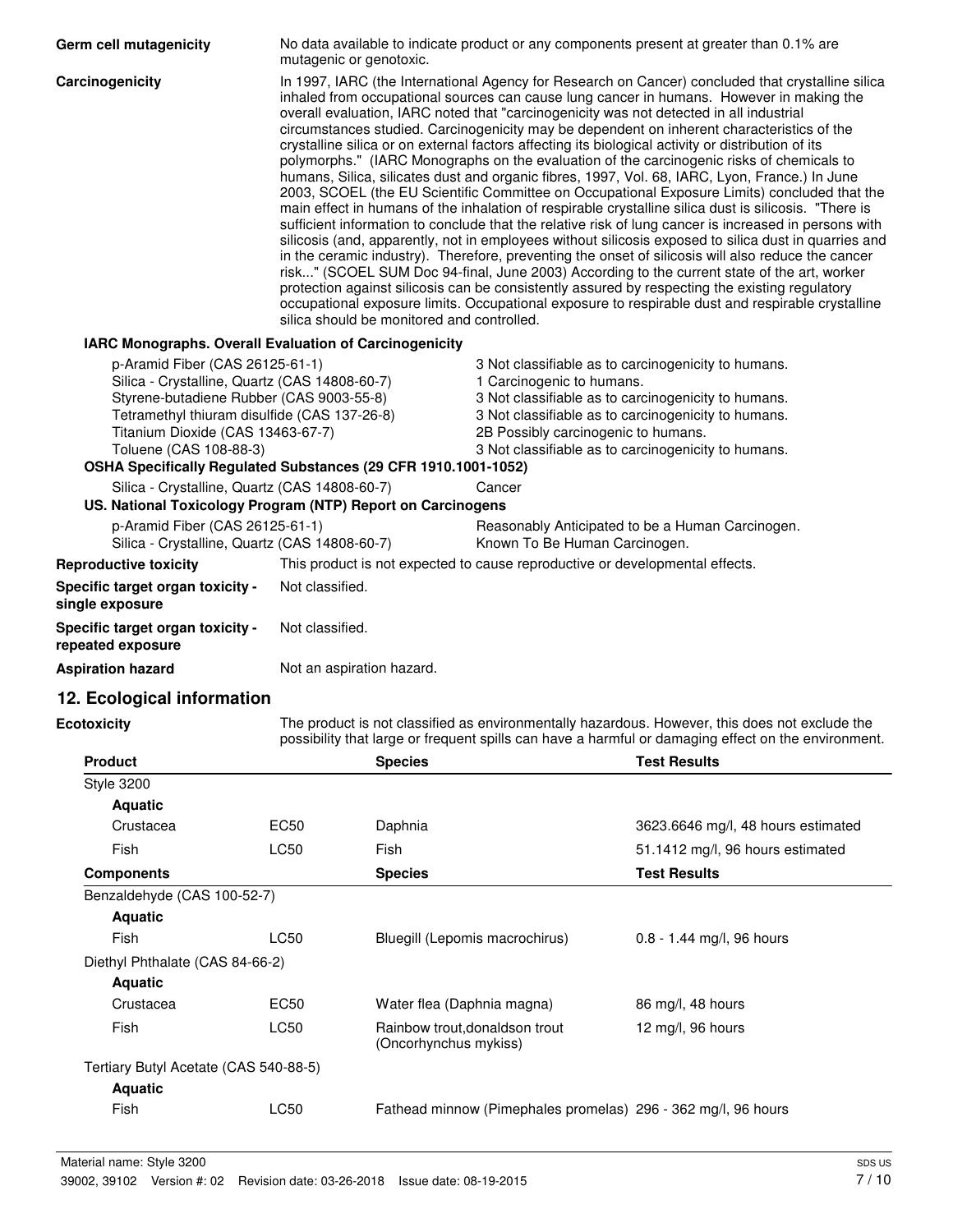| <b>Components</b>                                 |                    | <b>Species</b>                                                               | <b>Test Results</b>        |  |
|---------------------------------------------------|--------------------|------------------------------------------------------------------------------|----------------------------|--|
| Tetramethyl thiuram disulfide (CAS 137-26-8)      |                    |                                                                              |                            |  |
| <b>Aquatic</b>                                    |                    |                                                                              |                            |  |
| Fish                                              | <b>LC50</b>        | Striped catfish (Mystus vittatus)                                            | 0.0007 mg/l, 96 hours      |  |
|                                                   |                    |                                                                              | 0.0007 mg/l, 96 hours      |  |
| Titanium Dioxide (CAS 13463-67-7)                 |                    |                                                                              |                            |  |
| <b>Aquatic</b>                                    |                    |                                                                              |                            |  |
| Crustacea                                         | <b>EC50</b>        | Water flea (Daphnia magna)                                                   | $> 1000$ mg/l, 48 hours    |  |
| Fish                                              | <b>LC50</b>        | Mummichog (Fundulus heteroclitus)                                            | > 1000 mg/l, 96 hours      |  |
| Toluene (CAS 108-88-3)                            |                    |                                                                              |                            |  |
| <b>Aquatic</b>                                    |                    |                                                                              |                            |  |
| Crustacea                                         | EC50               | Water flea (Daphnia magna)                                                   | 5.46 - 9.83 mg/l, 48 hours |  |
| Fish                                              | <b>LC50</b>        | Coho salmon, silver salmon<br>(Oncorhynchus kisutch)                         | 8.11 mg/l, 96 hours        |  |
| Zinc Oxide (CAS 1314-13-2)                        |                    |                                                                              |                            |  |
| <b>Aquatic</b>                                    |                    |                                                                              |                            |  |
| Fish                                              | <b>LC50</b>        | Fathead minnow (Pimephales promelas) 2246 mg/l, 96 hours                     |                            |  |
|                                                   |                    | * Estimates for product may be based on additional component data not shown. |                            |  |
| Persistence and degradability                     |                    | No data is available on the degradability of this product.                   |                            |  |
| <b>Bioaccumulative potential</b>                  |                    | No data available.                                                           |                            |  |
| Partition coefficient n-octanol / water (log Kow) |                    |                                                                              |                            |  |
| Benzaldehyde                                      |                    | 1.48                                                                         |                            |  |
| Diethyl Phthalate                                 |                    | 2.47                                                                         |                            |  |
| <b>Tertiary Butyl Acetate</b><br>Toluene          |                    | 1.76<br>2.73                                                                 |                            |  |
| <b>Mobility in soil</b>                           | No data available. |                                                                              |                            |  |
|                                                   |                    | $\mathbf{r}$ and $\mathbf{r}$ and $\mathbf{r}$                               | .                          |  |

**Other adverse effects** No other adverse environmental effects (e.g. ozone depletion, photochemical ozone creation potential, endocrine disruption, global warming potential) are expected from this component.

# **13. Disposal considerations**

| <b>Disposal instructions</b>             | Not available.                                                                                                    |
|------------------------------------------|-------------------------------------------------------------------------------------------------------------------|
| Local disposal regulations               | Dispose in accordance with all applicable regulations.                                                            |
| Hazardous waste code                     | The waste code should be assigned in discussion between the user, the producer and the waste<br>disposal company. |
| Waste from residues / unused<br>products | Dispose of in accordance with local regulations.                                                                  |
| <b>Contaminated packaging</b>            | Not available.                                                                                                    |

# **14. Transport information**

#### **DOT**

Not regulated as dangerous goods.

# **IATA**

Not regulated as dangerous goods.

## **IMDG**

Not regulated as dangerous goods.

#### **Transport in bulk according to** Not applicable. **Annex II of MARPOL 73/78 and the IBC Code**

# **15. Regulatory information**

**US federal regulations**

All components are on the U.S. EPA TSCA Inventory List. This product is not known to be a "Hazardous Chemical" as defined by the OSHA Hazard Communication Standard, 29 CFR 1910.1200.

## **TSCA Section 12(b) Export Notification (40 CFR 707, Subpt. D)**

Not regulated.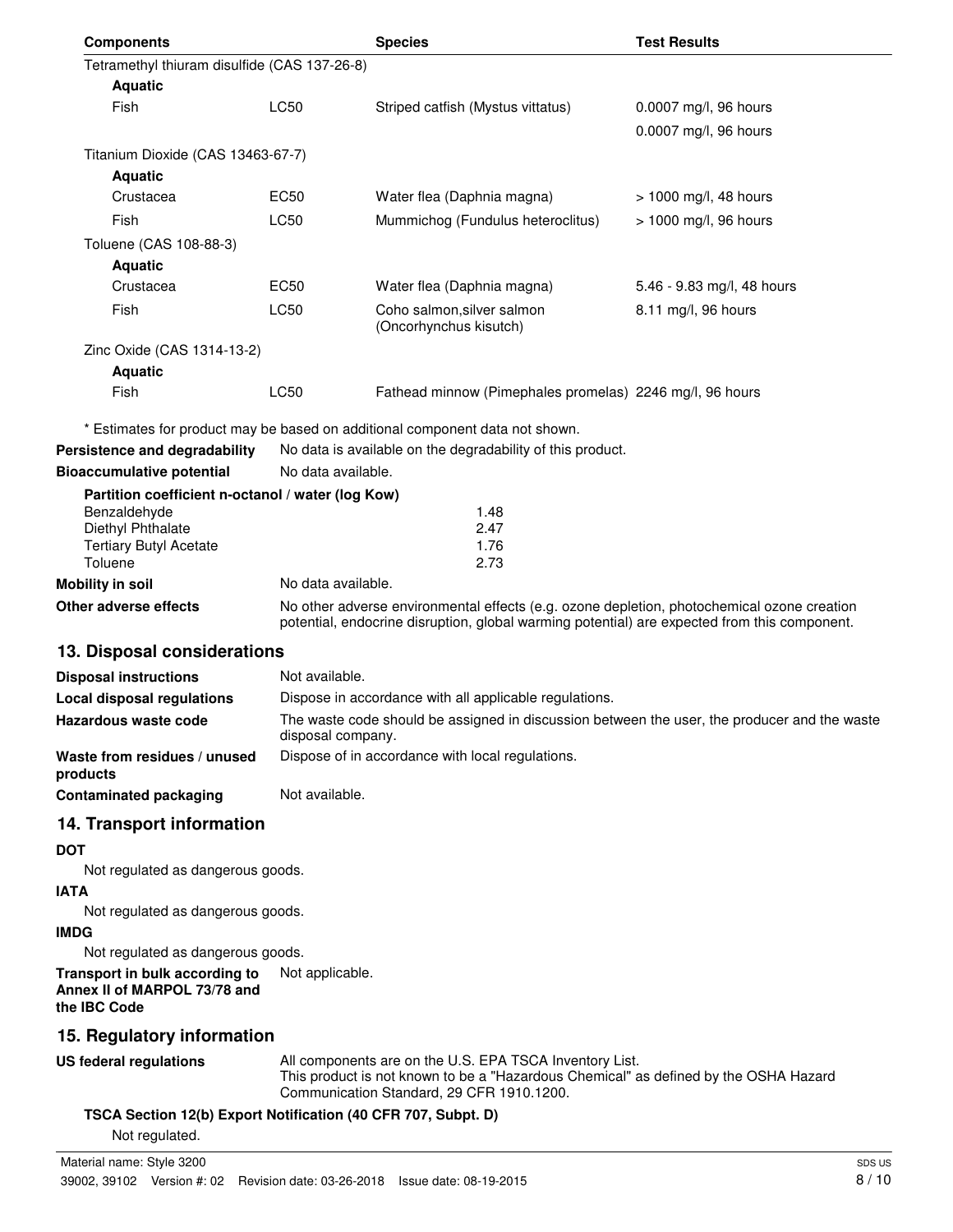| <b>TSCA Chemical Action Plans, Chemicals of Concern</b>                                                                                                                                                                            |                                                                     |                                                                                                                                                                                                           |
|------------------------------------------------------------------------------------------------------------------------------------------------------------------------------------------------------------------------------------|---------------------------------------------------------------------|-----------------------------------------------------------------------------------------------------------------------------------------------------------------------------------------------------------|
| Diethyl Phthalate (CAS 84-66-2)<br><b>CERCLA Hazardous Substance List (40 CFR 302.4)</b>                                                                                                                                           |                                                                     | <b>Phthalates Action Plan</b>                                                                                                                                                                             |
| Diethyl Phthalate (CAS 84-66-2)<br>Tertiary Butyl Acetate (CAS 540-88-5)<br>Tetramethyl thiuram disulfide (CAS 137-26-8)<br>Toluene (CAS 108-88-3)<br>Zinc Oxide (CAS 1314-13-2)<br><b>SARA 304 Emergency release notification</b> |                                                                     | Listed.<br>Listed.<br>Listed.<br>Listed.<br>Listed.                                                                                                                                                       |
| Not regulated.                                                                                                                                                                                                                     |                                                                     |                                                                                                                                                                                                           |
| OSHA Specifically Regulated Substances (29 CFR 1910.1001-1052)                                                                                                                                                                     |                                                                     |                                                                                                                                                                                                           |
| Silica - Crystalline, Quartz (CAS 14808-60-7)                                                                                                                                                                                      |                                                                     | Cancer<br>lung effects<br>immune system effects<br>kidney effects                                                                                                                                         |
| Superfund Amendments and Reauthorization Act of 1986 (SARA)                                                                                                                                                                        |                                                                     |                                                                                                                                                                                                           |
| <b>SARA 302 Extremely hazardous substance</b><br>Not listed.                                                                                                                                                                       |                                                                     |                                                                                                                                                                                                           |
| SARA 311/312 Hazardous<br>chemical                                                                                                                                                                                                 | No (Exempt)                                                         |                                                                                                                                                                                                           |
| SARA 313 (TRI reporting)<br>Not regulated.                                                                                                                                                                                         |                                                                     |                                                                                                                                                                                                           |
| Other federal regulations                                                                                                                                                                                                          |                                                                     |                                                                                                                                                                                                           |
| Clean Air Act (CAA) Section 112 Hazardous Air Pollutants (HAPs) List                                                                                                                                                               |                                                                     |                                                                                                                                                                                                           |
| Toluene (CAS 108-88-3)<br>Clean Air Act (CAA) Section 112(r) Accidental Release Prevention (40 CFR 68.130)                                                                                                                         |                                                                     |                                                                                                                                                                                                           |
| Not regulated.<br><b>Safe Drinking Water Act</b><br>(SDWA)                                                                                                                                                                         | Not regulated.                                                      |                                                                                                                                                                                                           |
| <b>Chemical Code Number</b>                                                                                                                                                                                                        |                                                                     | Drug Enforcement Administration (DEA). List 2, Essential Chemicals (21 CFR 1310.02(b) and 1310.04(f)(2) and                                                                                               |
| Toluene (CAS 108-88-3)                                                                                                                                                                                                             |                                                                     | 6594                                                                                                                                                                                                      |
|                                                                                                                                                                                                                                    |                                                                     | Drug Enforcement Administration (DEA). List 1 & 2 Exempt Chemical Mixtures (21 CFR 1310.12(c))                                                                                                            |
| Benzaldehyde (CAS 100-52-7)<br>Toluene (CAS 108-88-3)                                                                                                                                                                              |                                                                     | 50 %WV<br>35 %WV                                                                                                                                                                                          |
| <b>DEA Exempt Chemical Mixtures Code Number</b>                                                                                                                                                                                    |                                                                     |                                                                                                                                                                                                           |
| Benzaldehyde (CAS 100-52-7)<br>Toluene (CAS 108-88-3)                                                                                                                                                                              |                                                                     | 8256<br>594                                                                                                                                                                                               |
|                                                                                                                                                                                                                                    |                                                                     | FEMA Priority Substances Respiratory Health and Safety in the Flavor Manufacturing Workplace                                                                                                              |
| Benzaldehyde (CAS 100-52-7)                                                                                                                                                                                                        |                                                                     | High priority                                                                                                                                                                                             |
| <b>US state regulations</b>                                                                                                                                                                                                        |                                                                     |                                                                                                                                                                                                           |
| <b>California Proposition 65</b>                                                                                                                                                                                                   |                                                                     |                                                                                                                                                                                                           |
|                                                                                                                                                                                                                                    | reproductive harm.                                                  | WARNING: California Safe Drinking Water and Toxic Enforcement Act of 2016 (Proposition 65): This product<br>contains chemical(s) known to the State of California to cause cancer, birth defects or other |
|                                                                                                                                                                                                                                    | California Proposition 65 - CRT: Listed date/Carcinogenic substance |                                                                                                                                                                                                           |
| p-Aramid Fiber (CAS 26125-61-1)<br>Silica - Crystalline, Quartz (CAS 14808-60-7)<br>Titanium Dioxide (CAS 13463-67-7)                                                                                                              |                                                                     | Listed: July 1, 1990<br>Listed: October 1, 1988<br>Listed: September 2, 2011                                                                                                                              |
|                                                                                                                                                                                                                                    | California Proposition 65 - CRT: Listed date/Developmental toxin    |                                                                                                                                                                                                           |
| Toluene (CAS 108-88-3)                                                                                                                                                                                                             |                                                                     | Listed: January 1, 1991<br>US. California. Candidate Chemicals List. Safer Consumer Products Regulations (Cal. Code Regs, tit. 22, 69502.3,                                                               |
| $subd.$ $(a))$<br>Diethyl Phthalate (CAS 84-66-2)<br>p-Aramid Fiber (CAS 26125-61-1)<br>Silica - Crystalline, Quartz (CAS 14808-60-7)<br>Tetramethyl thiuram disulfide (CAS 137-26-8)<br>Titanium Dioxide (CAS 13463-67-7)         |                                                                     |                                                                                                                                                                                                           |